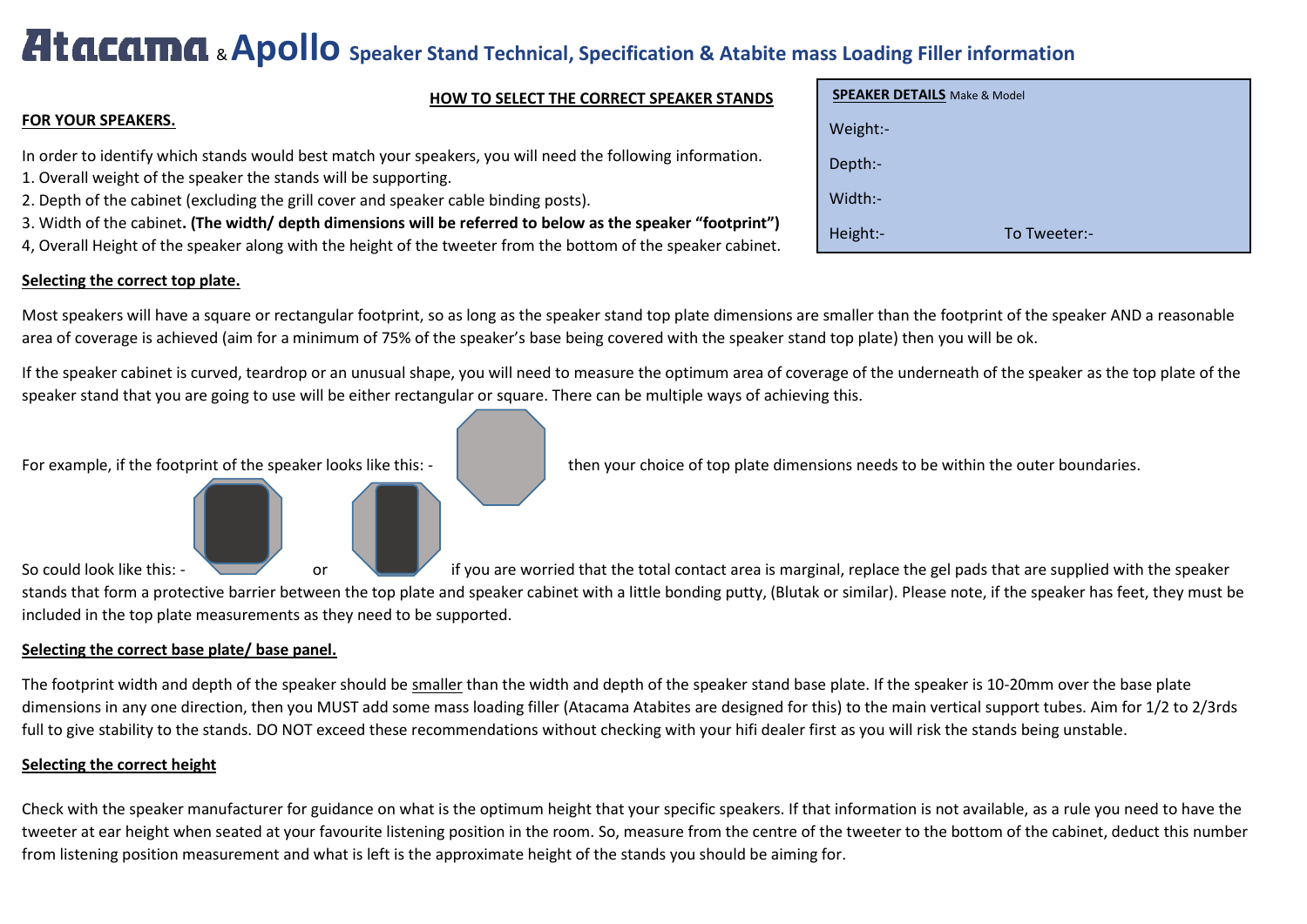| <b>SPEAKER STAND SERIES</b>        | <b>STANDARD OR</b><br><b>OPTION</b> | <b>TOP PLATE WIDTH</b>         |                              | TOP PLATE DEPTH   BASE PLATE WIDTH   BASE PLATE DEPTH |                                                 | <b>WEIGHT CAPACITY</b><br>(PER STAND) | <b>HEIGHT OPTIONS EXCLUDING SPIKES AND GEL PADS</b><br>(UNLESS STATED OTHERWISE)                                                               |  |
|------------------------------------|-------------------------------------|--------------------------------|------------------------------|-------------------------------------------------------|-------------------------------------------------|---------------------------------------|------------------------------------------------------------------------------------------------------------------------------------------------|--|
|                                    |                                     |                                |                              |                                                       |                                                 |                                       |                                                                                                                                                |  |
| <b>APOLLO CYCLONE SERIES</b>       | STANDARD                            | 150mm (5.9")                   | 200mm (7.9")                 | 240mm (9.4")                                          | 300mm (11.8")                                   | *7.5KG (16.5lbs)                      | 515mm (20.3"), 615mm (24.2"), 715mm (28.1")                                                                                                    |  |
|                                    | STANDARD                            | 200mm (7.9")                   | 150mm (5.9")                 | 240mm (9.4")                                          | 300mm (11.8")                                   | *7.5KG (16.5lbs)                      |                                                                                                                                                |  |
|                                    |                                     |                                |                              |                                                       |                                                 |                                       |                                                                                                                                                |  |
| <b>NEXXUS SERIES</b>               |                                     |                                |                              |                                                       |                                                 |                                       |                                                                                                                                                |  |
| <b>NEXXUS ESSENTIAL SPEC</b>       | STANDARD                            | 130mm (5.2")                   | 170mm (6.7")                 | 260mm (10.2")                                         | 365mm (14.37")                                  | 15KG (33.06 ibs)                      | <b>ALL NEXXUS VERSIONS</b>                                                                                                                     |  |
| <b>NEXXUS HIFI-ENTHUSIAST SPEC</b> | STANDARD                            | 130mm (5.2")                   | 170mm (6.7")                 | 260mm (10.2")                                         | 365mm (14.37")                                  | 22.5KG (49.06 lbs)                    | INCLUDING FLOOR SPIKES, 220mm (8.66"), 320mm (12.59), 420mm (16.53")                                                                           |  |
| <b>NEXXUS PRO-STUDIO SPEC</b>      | STANDARD                            | 130mm (5.2")                   | 170mm (6.7")                 | 260mm (10.2")                                         | 365mm (14.37")                                  | 30KG (66.12 lbs)                      | 520mm (20.47"), 620mm (24.4"), 720mm (28.34"), 1020mm (40.15")                                                                                 |  |
| <b>TOP PLATE PACK</b>              | OPTIONAL                            | 160mm (6.3")                   | 220mm (8.7")                 |                                                       |                                                 |                                       |                                                                                                                                                |  |
| <b>TOP PLATE PACK</b>              | OPTIONAL                            | 140mm (5.5")                   | 210mm (8.3")                 |                                                       |                                                 |                                       |                                                                                                                                                |  |
| <b>TOP PLATE PACK</b>              | OPTIONAL                            | 180mm (7.1")                   | 150mm (5.9")                 |                                                       | TOP PLATE PACK NOT SUITABLE FOR PRO-STUDIO SPEC |                                       |                                                                                                                                                |  |
| <b>TOP PLATE PACK</b>              | <b>OPTIONAL</b>                     | 190mm (7.5")                   | 305mm (12")                  |                                                       |                                                 |                                       |                                                                                                                                                |  |
|                                    |                                     |                                |                              |                                                       |                                                 |                                       |                                                                                                                                                |  |
| <b>MOSECO SERIES</b>               | STANDARD                            | 130mm (5.2")                   | 170mm (6.7")                 | 240mm (9.4")                                          | 280mm (11")                                     | *7.5KG (16.5lbs)                      | 515mm (20.3"), 615mm (24.2"), 715mm (28.1"), 1015mm (40")                                                                                      |  |
| <b>TOP PLATE PACK</b>              | OPTIONAL                            | 160mm (6.3")                   | 220mm (8.7")                 |                                                       |                                                 |                                       |                                                                                                                                                |  |
| <b>TOP PLATE PACK</b>              | OPTIONAL                            | 140mm (5.5")                   | 210mm (8.3")                 |                                                       |                                                 |                                       |                                                                                                                                                |  |
| <b>TOP PLATE PACK</b>              | <b>OPTIONAL</b>                     | 180mm (7.1")                   | 150mm (5.9")                 |                                                       |                                                 |                                       |                                                                                                                                                |  |
|                                    |                                     |                                |                              |                                                       |                                                 |                                       |                                                                                                                                                |  |
| <b>SLX SERIES</b>                  | STANDARD                            | 225mm (8.9")                   | 225mm (8.9")                 | 305mm (12")                                           | 305mm (12")                                     | 15KG (33lbs)                          | INCLUDING FLOOR SPIKES & GEL PADS-235mm (9.25"), 335mm (13.19"), 435mm<br>(17.12"), 535mm (21.06"), 635mm (25"), 735mm (28.9"), 1035mm (40.7") |  |
|                                    |                                     |                                |                              |                                                       |                                                 |                                       |                                                                                                                                                |  |
| <b>HMS SERIES</b>                  |                                     |                                |                              |                                                       |                                                 |                                       |                                                                                                                                                |  |
| HMS2X SET UP 1                     | STANDARD                            | 200mm (7.9")                   | 225mm (8.9")                 | 305mm (12")                                           | 305mm (12")                                     | 42KG (92.6lbs)                        | 607mm (23.9")                                                                                                                                  |  |
| HMS2X SET UP 2                     | STANDARD                            | 225mm (8.9")                   | 200mm (7.8")                 | 305mm (12")                                           | 305mm (12")                                     | 42KG (92.6lbs)                        | 607mm (23.9")                                                                                                                                  |  |
|                                    |                                     |                                |                              |                                                       |                                                 |                                       |                                                                                                                                                |  |
| <b>MOSECO XL SERIES</b>            | STANDARD                            | 200mm (7.9")                   | 275mm (10.9")                | 275mm (10.9")                                         | 350mm (13.8")                                   | 20KG (44lbs)                          | 520mm (20.47"), 620mm (24.4")                                                                                                                  |  |
|                                    |                                     |                                |                              |                                                       |                                                 |                                       |                                                                                                                                                |  |
| <b>MOSECO CC SERIES</b>            | STANDARD                            |                                | 180mm (7.1")                 | 600mm (23.6")                                         | 292mm (11.5")                                   | 25KG (55lbs)                          |                                                                                                                                                |  |
| CC01                               |                                     | 400mm (15.7")                  |                              |                                                       |                                                 |                                       | 215mm (8.5"), 315mm (12.4"), 415mm (16.3"), 515mm (20.3"), 615mm (24.2")                                                                       |  |
| CC02<br>CC <sub>03</sub>           | STANDARD<br>STANDARD                | 475mm (18.7")<br>550mm (21.7") | 210mm (8.3")<br>250mm (9.8") | 600mm (23.6")<br>600mm (23.6")                        | 292mm (11.5")<br>292mm (11.5")                  | 25KG (55lbs)                          |                                                                                                                                                |  |
|                                    |                                     |                                |                              |                                                       |                                                 | 25KG (55lbs)                          |                                                                                                                                                |  |
| <b>AUDITION SERIES</b>             |                                     |                                |                              |                                                       |                                                 |                                       |                                                                                                                                                |  |
| <b>AUDITION SET UP 1</b>           | STANDARD                            | 360mm (14.2")                  | 225mm (8.9")                 | 400mm (15.7")                                         | 305mm (12")                                     | 20KG (44lbs)                          | INCLUDING FLOOR SPIKES & GEL PADS-335mm (13.19"), 435mm (17.12"),                                                                              |  |
| <b>AUDITION SET UP 2</b>           | STANDARD                            | 225mm (8.9")                   | 360mm (14.2")                | 305mm (12")                                           | 400mm (15.7")                                   | 20KG (44lbs)                          | 535mm (21.06"), 635mm (25"), 735mm (28.9")                                                                                                     |  |
|                                    |                                     |                                |                              |                                                       |                                                 |                                       |                                                                                                                                                |  |

ALL SERIES ARE SUPPLIED IN PAIRS WITH THE EXCEPTION OF MOSECO CC. **WE ARE ALL SYSTEMS ARE AND MOSECO WEIGHT CAPACITIES CAN BE INCREASED 25% IF MAIN COLUMN IS 1/2 OR MORE MASS FILLED WITH ATABITES.** 

| <b>COLOUR OPTIONS</b>        | <b>STANDARD</b>    | <b>STANDARD</b>   | <b>COST OPTION</b>   | <b>COST OPTION</b>   | <b>COST OPTION</b>       | NATURAL FINISHES ARE STANDARD, ALL OTHERS ARE COST OPTION |
|------------------------------|--------------------|-------------------|----------------------|----------------------|--------------------------|-----------------------------------------------------------|
|                              | <b>SATIN BLACK</b> | <b>SILK BLACK</b> | <b>GLAZIER WHITE</b> | <b>DIAMOND WHITE</b> | <b>GLOSS/SATIN BLACK</b> | <b>WOOD BASE PLATE COLOUR CHOICE</b>                      |
|                              |                    |                   |                      |                      |                          |                                                           |
| <b>APOLLO CYCLONE SERIES</b> | <b>NO</b>          | <b>YES</b>        | <b>YES</b>           | <b>NO</b>            | <b>NO</b>                | NATURAL OAK FINISH, DARK OAK FINISH                       |
| <b>NEXXUS SERIES</b>         | <b>YES</b>         | N <sub>O</sub>    | NO.                  | <b>YES</b>           | <b>NO</b>                | N/A                                                       |
| <b>IMOSECO SERIES</b>        | <b>YES</b>         | <b>NO</b>         | NO.                  | <b>YES</b>           | <b>YES</b>               | NATURAL BAMBOO FINISH, DARK FINISH                        |
| <b>ISLX SERIES</b>           | YES                | <b>NO</b>         | NO.                  | <b>YES</b>           | NO.                      | N/A                                                       |
| <b>HMS SERIES*</b>           | <b>YES</b>         | <b>NO</b>         | NO.                  | *SPECIAL COMMISSION  | <b>NO</b>                | N/A                                                       |
| <b>IMOSECO XL SERIES</b>     | <b>YES</b>         | N <sub>O</sub>    | <b>NO</b>            | <b>YES</b>           | <b>NO</b>                | NATURAL BAMBOO FINISH, DARK FINISH                        |
| <b>IMOSECO CC SERIES</b>     | <b>YES</b>         | <b>NO</b>         | NO.                  | <b>YES</b>           | <b>NO</b>                | NATURAL BAMBOO FINISH, DARK FINISH                        |
| <b>JAUDITION SERIES</b>      | YES                | <b>NO</b>         | NO.                  | <b>YES</b>           | <b>NO</b>                | N/A                                                       |

**CABLE MANAGEMENT TWIN 50.8MM (2") TUBE PACKS - AVAILABLE SUMMER 2022- TO FIT ALL STANDARD SPEAKER STANDS WITH HEIGHT OPTIONS ABOVE 500mm (EXCLUDING MOSECO & PRO-STUDIO) NOTE-** BY FITTING THE CABLE MANAGEMENT TUBE PACK, THE OVERALL MASS LOADING FILLER CAPACITY FOR THE SPEAKER STANDS WILL BE REDUCED DUE TO THE NEW TUBES NEEDING TO REPLACE TWO EXISTING VERTICAL TUBES.